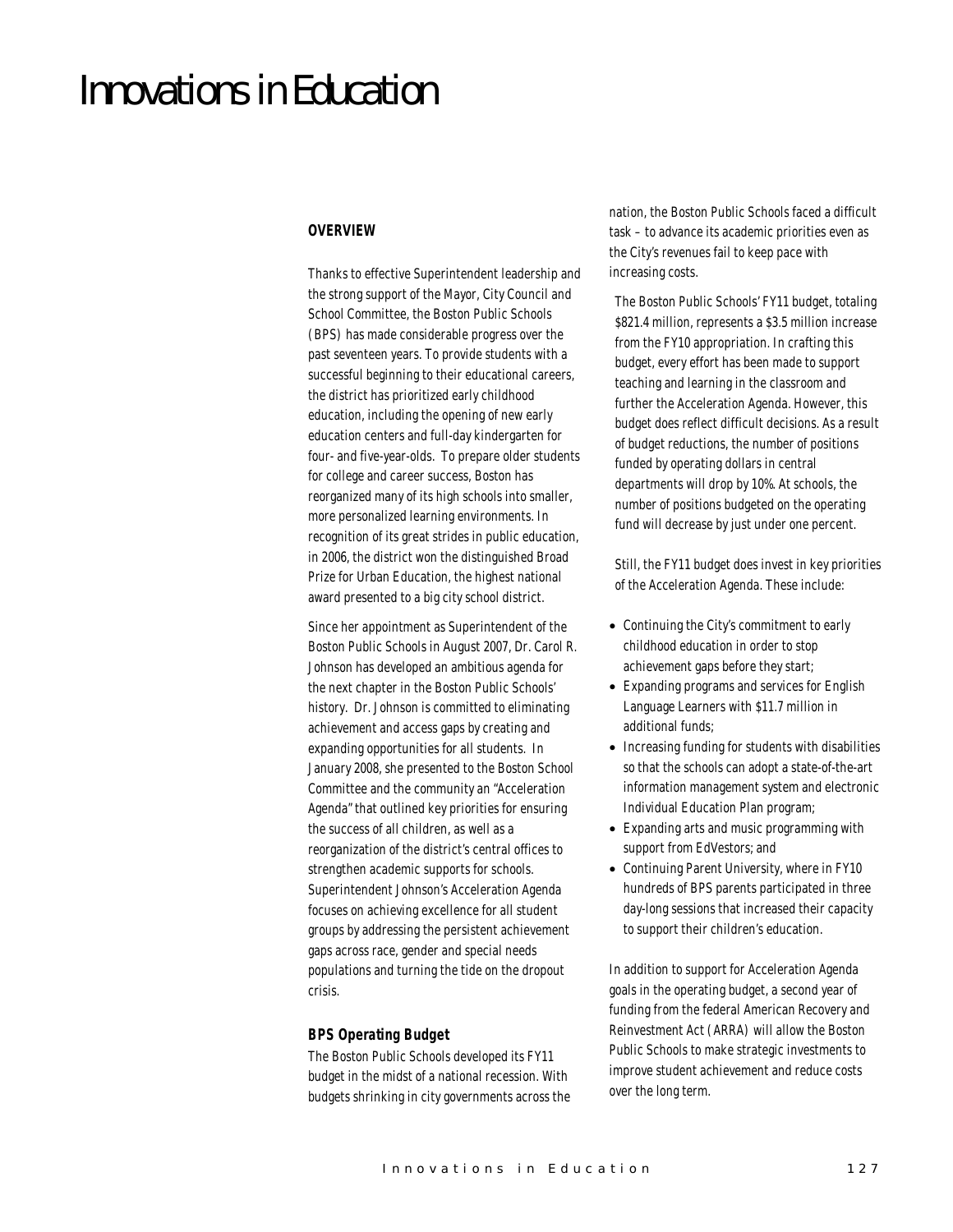year then determines the allocation of resources at the school level.

# *BPS STUDENTS*

#### *Student Enrollment*

As of January 2010, 56,340 students were enrolled in the Boston Public Schools. This enrollment level represents a decrease of 47 students from the 56,387 students enrolled in January 2009. The January 2010 enrollment represents a decrease of about 11% (7,015 students) from the most recent enrollment peak of 63,355 reached in December 1999 (See Figure 1).



The enrollment projection of 56,459 students in FY11 anticipates a 0.2% increase from the FY10 enrollment overall. The Boston Public Schools projects a 0.3% decrease in the number of regular education students from the actual enrollment level in January 2010. Special education enrollment is expected to increase by about 2.9% from the January 2010 enrollment level. Bilingual education/Sheltered English Instruction (SEI) enrollment is projected to decrease by about 0.8% from the January 2010 level.

Student enrollment is a key factor in the Boston Public Schools budget. During the budgeting process, BPS projects enrollment levels for each program, grade, and school. The projected enrollment at each school for the upcoming school

## *Student Diversity*

The BPS student population is racially and ethnically diverse. In FY10, the student body was 37% Black, 39% Hispanic, 13% White, 9% Asian and 2% multi-racial or other. 74% of BPS students are eligible to receive free and reduced-price meals in school (65% free, 9% reduced).

The Boston Public Schools seeks to ensure equal educational opportunities and prevent discrimination and inequalities based on racial, ethnic, or socio-economic status, gender, sexual orientation, or any other reasons.

## *PROGRAMS AND SERVICES*

Currently, approximately 78% of Boston Public Schools students are in regular education programs (including vocational and advanced work, and mainstream special education), 12% are in bilingual education, and 10% are in substantially separate special education programs.

#### *Regular Education*

Regular education programs at the Boston Public Schools include grades 1 through 12, kindergarten, and early learning opportunities. BPS programs range from early learning to high school programs, from classical education to technology, and from advanced work classes to remedial and alternative education. In addition, adult basic education and evening high school programs are available for Boston's adult population.

#### *English Language Learners*

The Boston Public Schools, through its Office of English Language Learners (OELL), ensures that English Language Learners (ELL)/Limited English Proficient (LEP) students acquire proficiency in English while achieving the same standards as their fluent English-speaking peers. There are approximately 24,120 BPS students for whom English is not their first language.

The Parthenon report on strategies for off-track youth issued in 2007 found that ELLs who enter the Boston Public Schools for the first time during high school are at high risk of dropping out of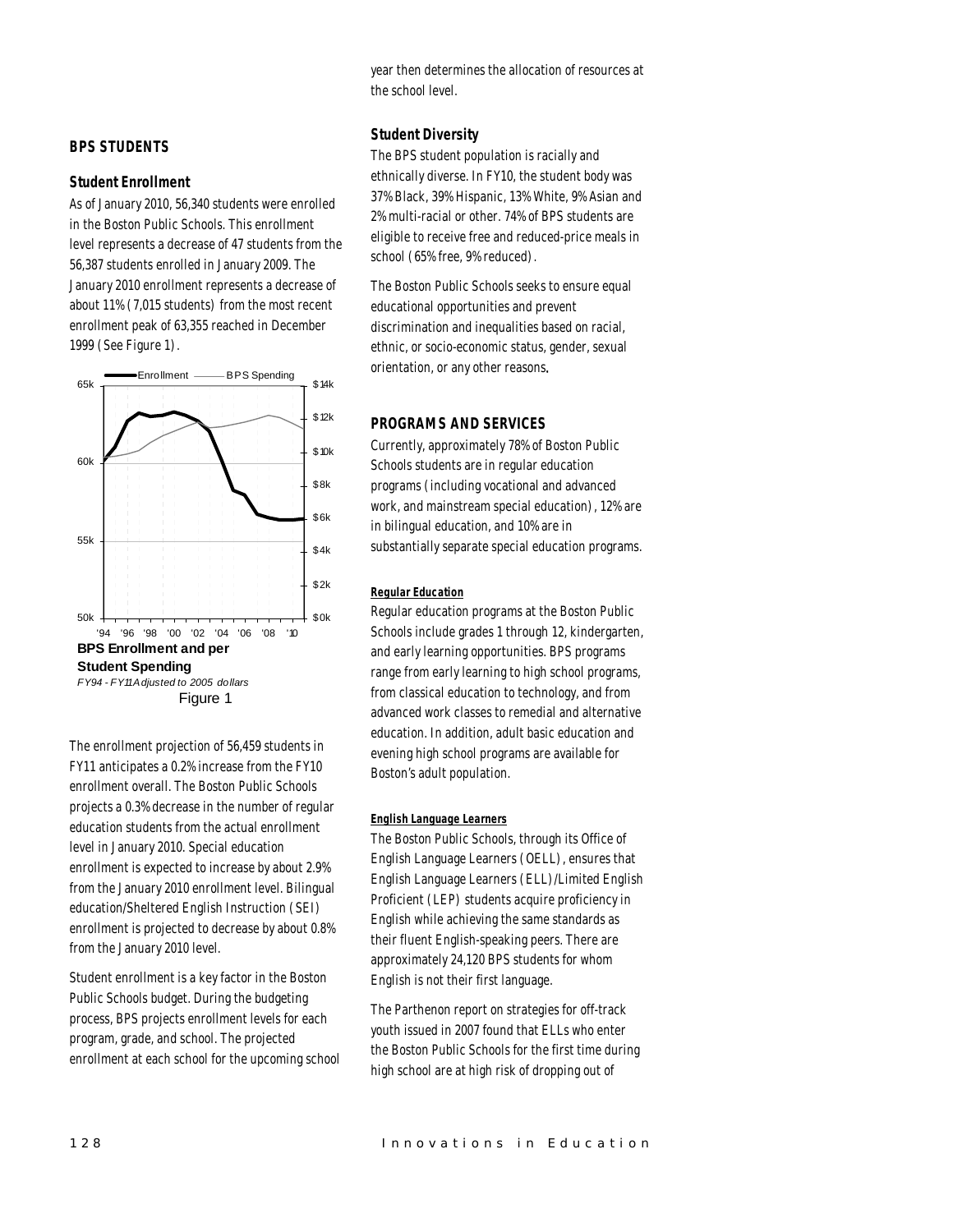school before graduation. To address the needs of these students, the Boston Public Schools opened the Newcomers Academy in March 2009. The Newcomers Academy is a transitional program to help prepare ELLs aged fourteen to eighteen years for successful entry into a diploma-granting high school. In addition, the Boston Public Schools has expanded enrollment at the Boston International High School, a school for ELLs that currently serves students from forty-eight countries.

In April 2009, the Gaston Institute for Latino Community Development and Public Policy released its report on academic outcomes for English Language Learners. This report showed a need for improved implementation of current programs for ELLs. In response, BPS has dedicated \$11.7 million of additional funding in the FY11 budget to support English Language Learners. Almost \$8 million in Title I ARRA fund will be used to acquire English Language Development materials for ESL classrooms, purchase English Language Development formative assessment systems, fund professional development, expand summer programs for ELLs and hire staff.

#### *Special Education*

The Boston Public Schools provides special education services in both public schools and special education private schools to approximately 11,520 students. In keeping with BPS's goal to enable all students to achieve high standards, BPS's special education services are geared towards mitigating barriers to teaching and learning so that all students can reach citywide learning standards, graduate from high school, have the tools to choose post-secondary education and/or employment and contribute to the community. All special education services are provided in accordance with the Individuals with Disabilities Education Act (IDEA), Massachusetts State Regulations (CMR 28), and Boston School Committee policies.

Special education teachers work with students with disabilities to meet the goals and objectives specified in their Individualized Educational Plans (IEPs). Speech and language pathologists, occupational therapists, adaptive physical education teachers, and other specialists also

provide services as determined through the IEP process.

BPS strives to provide appropriate services to students with disabilities and to serve more students within regular education settings. While many special education students receive instruction in regular education classrooms and resource rooms, approximately 45% of students with disabilities are educated in substantially separate settings to successfully meet their special education needs.

In addition to in-district placements in mainstream or substantially separate placements, BPS is responsible for the educational services of approximately 390 students in out-of-district placements. Students receive out-of-district placements when it is determined that their needs cannot be met in a public school setting, and that a private day school or private residential school is required to meet their educational goals and objectives. BPS is currently fully or partly responsible for paying for services for most of these students at an average cost of \$59,533 per year. Tuition rates are established by the Commonwealth of Massachusetts Rate Setting Commission.

In FY11, the Boston Public Schools will make strategic investments using ARRA funds to increase inclusionary models and practices in schools, reduce disproportionately high special education referrals and implement an in-class autism service model. These investments will improve the quality of education for special needs students and decrease costs over the long term. In addition, BPS will use ARRA funds to cover some extraordinary costs associated with special education services that were previously reimbursed by the Commonwealth.

#### *Student/School Support Services*

Students in all programs take advantage of a wide range of support services in the schools. These support services create a continuum of support for students with and without disabilities. BPS provides prevention services focused on improving school climate and increasing staff capacity to deal with a broad range of issues, direct services provided to students either in groups or individually, and crisis services. BPS collaborates with human services and community agencies to supplement the support services BPS offers.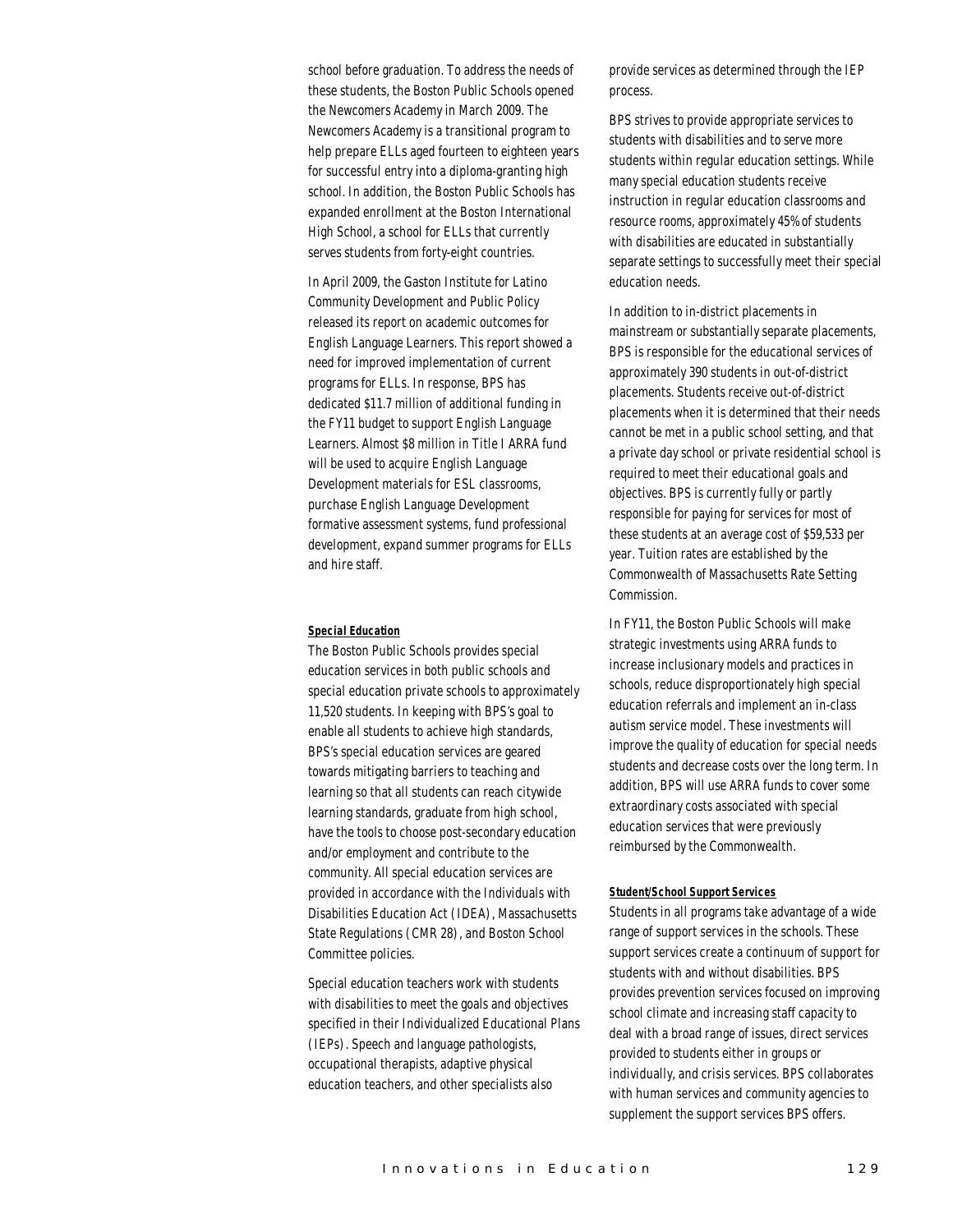# *ALTERNATIVE SCHOOL DESIGNS*

## *Pilot Schools*

Innovation is essential to continuous school improvement. In recognition of this fact, BPS and the Boston Teachers Union (BTU) collaborated in 1994 to create pilot schools that could serve as laboratories for innovative ideas in quality instruction. Pilot schools, exempt from the BTU contract and School Committee rules and regulations, can test innovative educational ideas that can later be introduced to the entire BPS community. In February 2006, BPS and the BTU agreed to significantly expand the number of pilot schools over the next few years.

Pilot school students' test scores on national and state tests have shown consistent improvement. Reports by the Center for Collaborative Education have suggested that the flexibility pilot schools have been given with regard to budget, staffing and scheduling has had a positive impact on instruction, the educational environment, postsecondary outcomes and most importantly, student achievement.

As of FY11, twenty-one pilot schools will be in operation, serving an estimated 7,163 students, or 13% of Boston Public Schools students. These pilot schools were created through a request for proposals process.

Boston's pilot schools include: Another Course to College, Baldwin Early Learning Center, Boston Arts Academy, Boston Community Leadership Academy, the Boston Teachers Union School, Fenway High School, Frederick Pilot Middle School, Gardner Pilot Academy, Greater Egleston Community High School, Haley Elementary, the Harbor School, Lee Academy, Lyndon K-8 School, the Lyon 9-12, Mason Elementary School, Mission Hill K-8 School, New Mission High School, Orchard Gardens K-8 School, Quincy Upper School, TechBoston Academy and Young Achievers Science and Math K-8 School.

In addition, the English High School is a Commonwealth Pilot School.

### *Horace Mann Charter Schools*

The City of Boston has two Horace Mann charter schools that will serve an estimated 570 students in FY11. These schools, the Health Careers

Academy and the Boston Day and Evening Academy, were originally founded as pilot schools and were designated as Horace Mann charter schools in 1999.

A Horace Mann charter school represents all or part of a public school operated under a formal charter approved by the local school committee and local bargaining agent and granted by the Commonwealth of Massachusetts. Charters are granted for five years and are renewable. Charter schools must comply with state regulations on testing and assessments, and must measure their progress against the goals specified in their charter and produce a formal annual report. In addition, site visits are used to assess each charter school's progress.

Horace Mann charter schools submit a budget request to the Superintendent and School Committee each year. The cost of Horace Mann charter schools is included in the BPS operating budget. In accordance with the Massachusetts law governing charter schools, a Horace Mann charter school's budget allocation must be consistent with the allocation to other public schools in the district.

## *Commonwealth Charter Schools*

In accordance with the Education Reform Act of 1993, Commonwealth charter schools are public schools established by charters granted by the Board of Education independent of local school committees. Commonwealth charter schools differ from pilot schools and Horace Mann charter schools in that the granting of their charters does not require the approval of the local school committee or school unions, and they do not submit an annual budget request to the local school committee. The sending district of the student attending the Commonwealth charter school bears the cost of their education. Tuition costs for charter school students who live in Boston are paid by the City of Boston through a state assessment separate from the BPS operating budget.

In FY10, approximately 5,162 Boston students attended Commonwealth charter schools. In FY11, enrollment of Boston students in charter schools is expected to increase to approximately 5,417. (For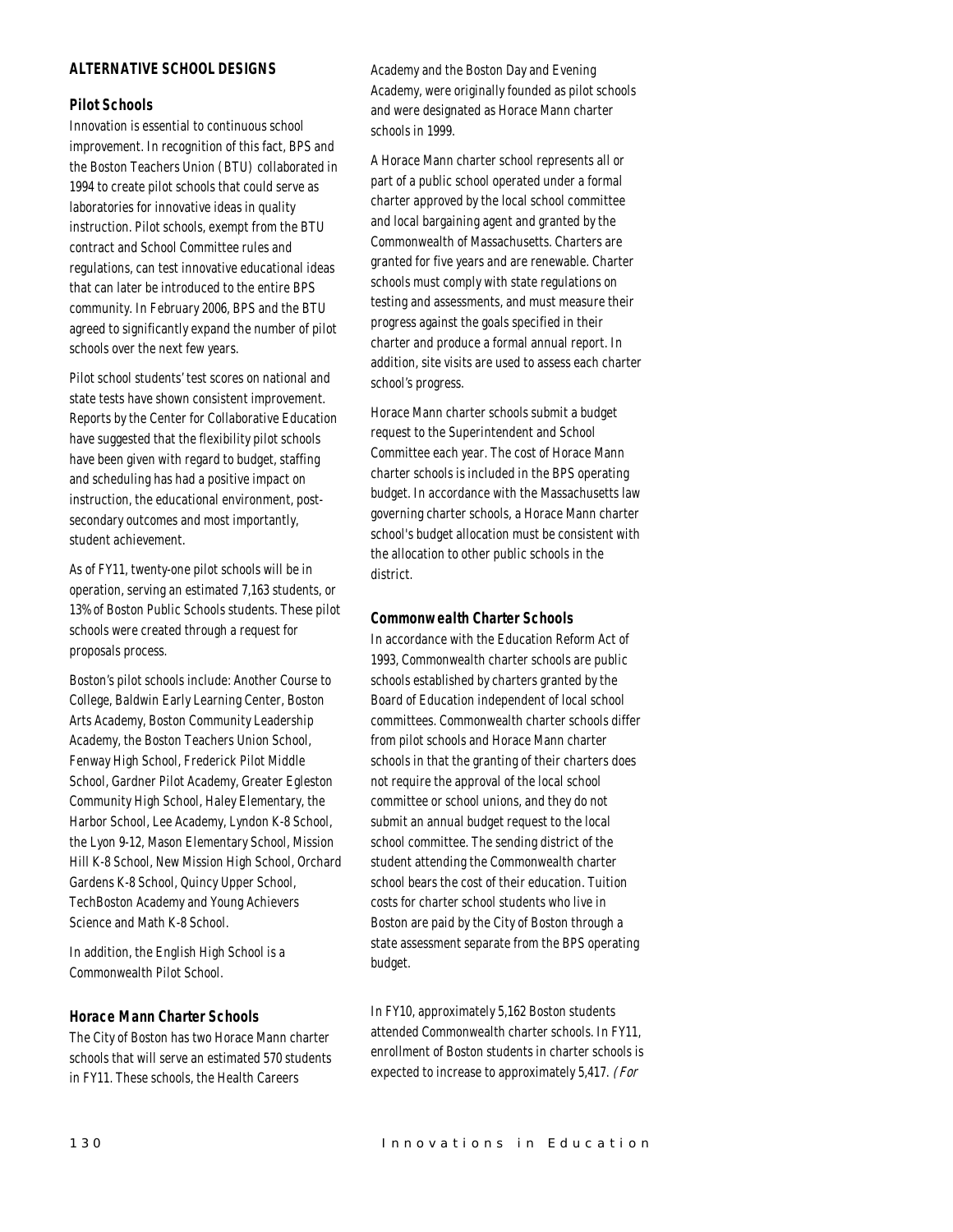more information on charter school funding, see Revenue Estimates and Analysis)

## *EXTERNAL RESOURCES*

External funds are critical to the success of the Boston Public Schools. They are targeted for specific purposes that enhance teaching and learning and are part of a strategic all-funds approach to budgeting. External funds are provided through formula grants (called entitlements), competitive grants, reimbursement accounts, and other grants, primarily from state and federal sources. BPS expects to receive \$160.2 million in external funds in FY11, an amount equal to 16.3 % of its all-funds budget excluding capital funds. The FY11 budget for external funds represents an increase of approximately \$1.8 million or 1.2% from the FY10 budget. At the time of this writing, BPS was in the process of applying for grants that may be awarded for FY11, but are not yet guaranteed. As a result, the FY11 external funds estimate is likely understated.

## *Federal Aid*

Federal and state aid to the Boston Public Schools has varied over the past few fiscal years. The Boston Public Schools' level of federal funding dropped in FY04 when the federal government began using 2000 Census figures in aid formulas, rose in FY05, and leveled off in FY06. Federal aid dropped in FY07 and FY08 due to cuts in federal education program budgets. In FY09, federal aid to Boston's schools increased slightly. In FY10, federal aid to the Boston Public Schools increased as a result of new funding from the American Reinvestment and Recovery Act and higher funding for Boston in other major federal grants.

The Boston Public Schools' primary source of federal education funding is the No Child Left Behind Act (NCLB). NCLB, established during the cyclical reauthorization of the Elementary and Secondary Education Act (ESEA) in 2002, promises resources geared toward improving the quality of education for every child. NCLB funds come with substantial new programmatic requirements including targeting of disadvantaged students, greater choice for parents, flexibility for states and districts, accountability, and scientifically-based instructional strategies and academic content. NCLB now contains all of the

federal formula grants except for those pertaining to students with disabilities.

Funding for students with disabilities is provided through another major source of federal funding, the Individuals with Disabilities Education Act. This funding serves as a revenue source for the district's comprehensive special education program.

#### *American Reinvestment and Recovery Act*

On February 17, 2009, President Barack Obama signed the American Recovery and Reinvestment Act (ARRA) into law. This law provided for two years of economic stimulus funding that created an opportunity for school districts across the country to preserve jobs and invest in strategic initiatives that create long-lasting results for students. In FY10, Boston Public Schools received approximately \$31.8 in ARRA funding. The Boston Public Schools has used this funding to preserve 180 teachers' jobs and acquire additional books and classroom materials. BPS has also used this funding to improve monitoring of student performance, improve educational opportunities for English Language Learners, implement in-class autism service models and reduce unnecessary special education referrals.

In FY11, the Boston Public Schools expect to receive another \$31.8 million in ARRA funds. These will be used for the following priorities:

- Monitoring student progress for improved teaching and learning;
- Improving literacy instruction;
- Closing access gaps for English Language Learners;
- Increasing access to rigorous math and science instruction;
- Expanding safety nets for students to stay on track for graduation;
- Increasing learning time;
- Reducing disproportionately high special education referrals;
- Increasing inclusionary models and practices in schools; and
- Implementing in-class autism models.

In addition, some ARRA funds will go towards staffing and covering a reduction in the state's "circuit breaker" funding for extraordinary special education costs.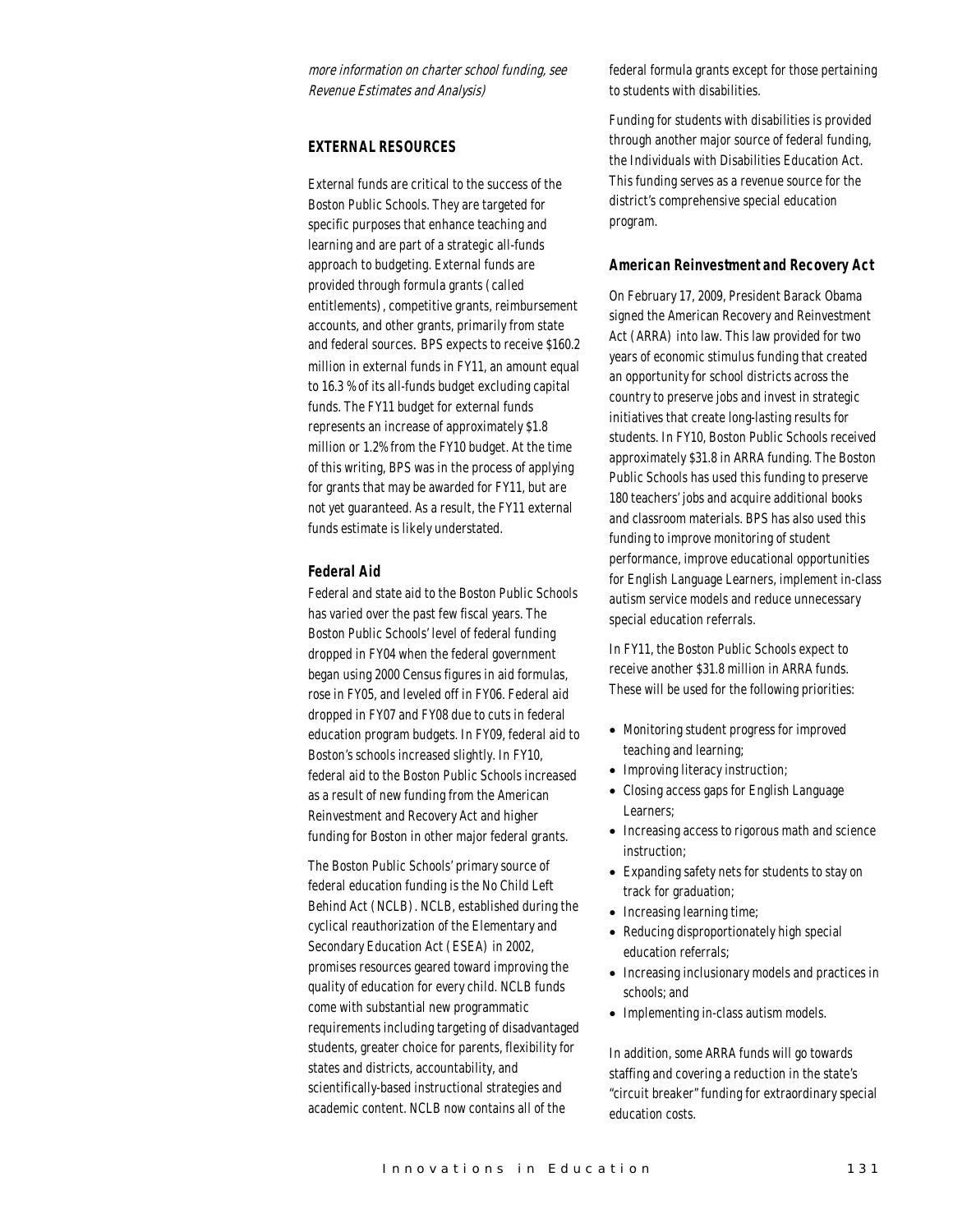#### *State Aid*

The primary source of state aid to schools is Chapter 70 education aid. (Note: This funding is not included in the BPS external resources total as it is normally distributed as direct general fund revenue to the City.) The state began distributing dedicated education aid after the enactment of the state's comprehensive school reform law, the Education Reform Act of 1993. The City received \$210.5 million in Chapter 70 education aid in FY07, and \$215.8 million in FY08. In FY09, \$221.4 million in Chapter 70 general fund revenue was budgeted. The state reduced that amount by \$23.3 million mid-year and offset the reduction with a \$23.3 million grant from the state's ARRA funds. In FY10, the City received \$217 million in Chapter 70 funds. In FY11, the City expects to receive \$205.8 million in Chapter 70 funds. As in FY09, the state reduced the City's Chapter 70 allocation during its budget process and offset the cut by awarding state fiscal stabilization funds totaling almost \$4.0 million to the School Committee.

The school funding system in Massachusetts includes a mandated local level of spending (local contribution), state aid to support a minimum level of spending or "foundation budget," and establishes required annual local spending increases (municipal revenue growth factor). The City has consistently met these requirements, and contributed beyond the level of funding required. (See Figure 2 for changes in school spending and Chapter 70 aid levels.)



Additionally, the state provides important aid to mitigate the financial costs of educating students with disabilities. With "circuit breaker" reimbursements, the state shares the cost of educating students with disabilities once the cost to educate those students exceeds a threshold amount. Circuit Breaker aid was enacted in 2000 and implemented in 2004. BPS received \$11.8 million in Circuit Breaker funding in FY09. In FY10, circuit breaker funding decreased to \$6.7 million. In FY11, the Boston Public Schools expects to receive \$6.5 million in circuit breaker funding.

Prior to FY05 the Commonwealth provided annual funds to offset the cost of school transportation. The City received \$9.1 million in FY04 for the cost of student transportation, a cost that has since been absorbed by the City.

(Please see the Revenue Estimates Section for more detail on school aid.)

## *Private Partnerships*

The Boston Public Schools, in collaboration with several non-profit partners, has been very successful in leveraging grants and donations from private foundations, corporations, and occasionally individuals to support its educational mission. In FY11, BPS will benefit from major grants from foundations as well as partnerships with local organizations. For instance, an Arts Expansion Fund was created in 2008 by BPS and EdVestors so schools can apply for grants to enhance arts programming. The goal is to distribute at least \$1.5 million over three years for this purpose. Private funding also supports early childhood education, college readiness, and athletics in the district.

BPS has a long-running tradition of working with numerous independent organizations to help bring additional resources, expertise and guidance to Boston's youth and BPS students in particular. BPS seeks to have each school build a partnership not only with a college or university, but also with a business or foundation, arts or cultural organization, and health or human services provider. Through the Step-Up program, five area universities have made a commitment of resources totaling \$10 million over five years. These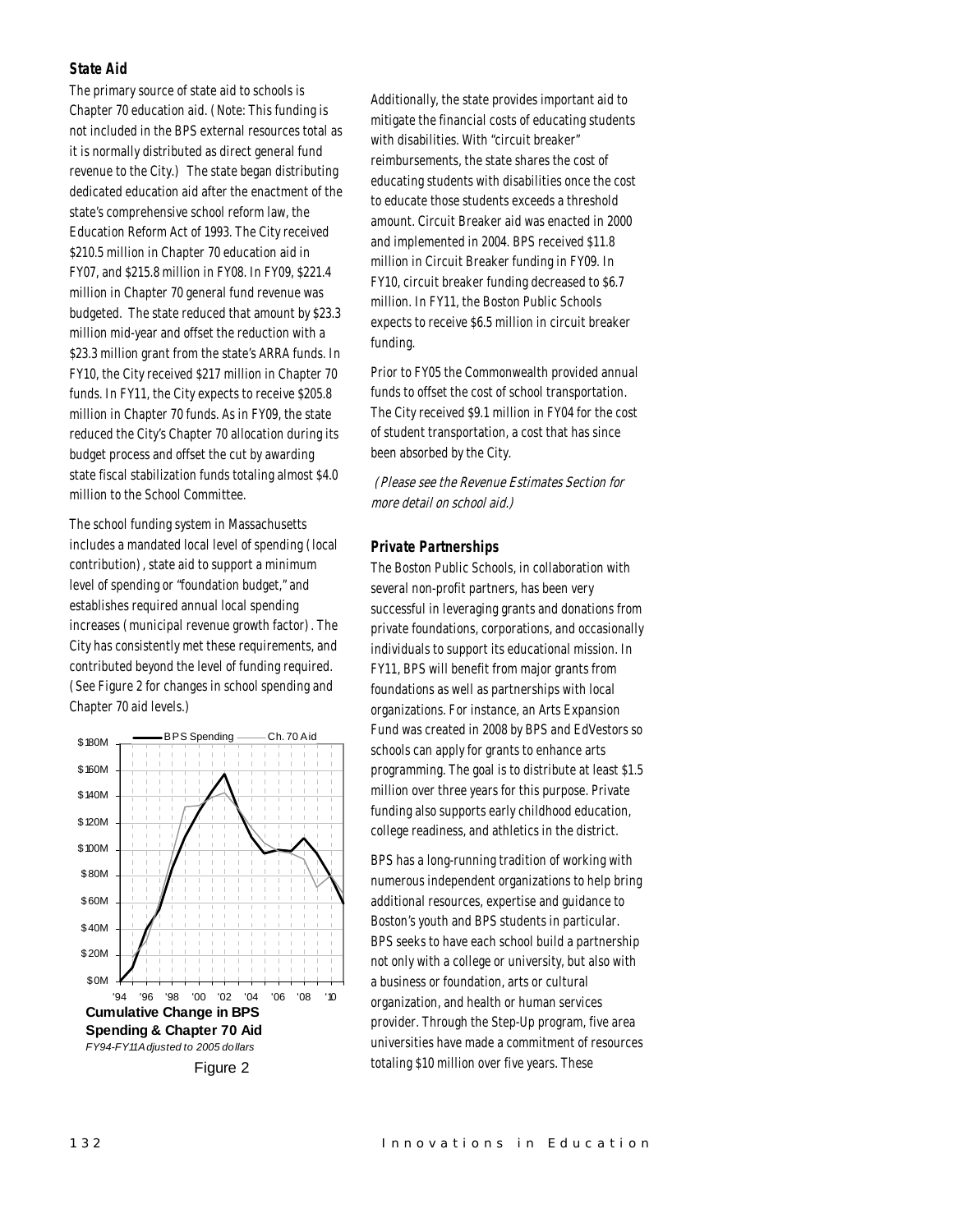resources will be used to support underperforming schools.

In FY10, the Boston Public Schools hired a director for the new Office of Institutional Advancement to increase the district's capacity to develop and support funding-related partnerships with external organizations. This new office will support a targeted fundraising strategy to advance the Acceleration Agenda. In its first year, the office set a goal of increasing private investment in the Boston Public Schools by \$350,000, equivalent to the multi-year investment in this office from private sources that the BPS received in winter 2008.

# *PERFORMANCE INDICATORS AND STANDARDS*

#### *Overview*

BPS has been evaluating its progress using measurable outcomes for a number of years. Through a collaborative process that involved the Superintendent and School Committee, BPS has developed and refined performance indicators and standards to promote continuous improvement in teaching and learning in every classroom and every school. In the Acceleration Agenda, the Boston Public Schools outlined three key goals, and set academic performance measures and targets to measure progress towards these goals. Federal and state funding guidelines also require BPS to track student progress. Changes in federal and state law over the past several years have changed the district's role with respect to accountability. (Performance Indicator & Standards data can be found in the Education chapter in Volume 2 of the City of Boston FY10 Budget.)

#### *Federal and State Standards*

Under the No Child Left Behind Act (NCLB), federal regulations define the specific criteria for which schools will be held accountable, and on which sanctions and/or rewards are based. NCLB requires that states set standards for achievement and implement testing for students to see whether those standards are being attained, not only by the population as a whole, but also by student subgroups. Subgroups include students with disabilities, students with limited English proficiency and students from all major ethnic and racial groups. Adequate Yearly Progress (AYP) is the amount of improvement toward student proficiency that a school or district must demonstrate each year, on average, to close performance gaps and have all students performing at proficient or advanced levels in English language arts and mathematics by 2014. AYP is determined separately for English language arts and mathematics.

At the state level, a provision in the Massachusetts Education Reform Act of 1993 stipulated that all students from the class of 2003 forward must pass the Massachusetts Comprehensive Assessment System (MCAS) in order to receive a high school diploma. The Massachusetts Comprehensive Assessment System (MCAS) is a statewide standardized test that measures student performance and serves to seek educational accountability from their respective school systems. MCAS data present the percentages of students at each school that fall into each of the four MCAS Performance Levels. Level 1 denotes "failing," Level 2 denotes "needs improvement," Level 3 denotes "proficient," and Level 4 denotes "advanced."

In the analyses of MCAS scores, percentages are based on the total number of students required to take the test. This includes regular education students, students with disabilities tested with standard accommodations, and limited English proficient (LEP) students. BPS expects that the percentage of students in Level 1 will continuously decrease and the percentages of students in Levels 3 and 4 will increase.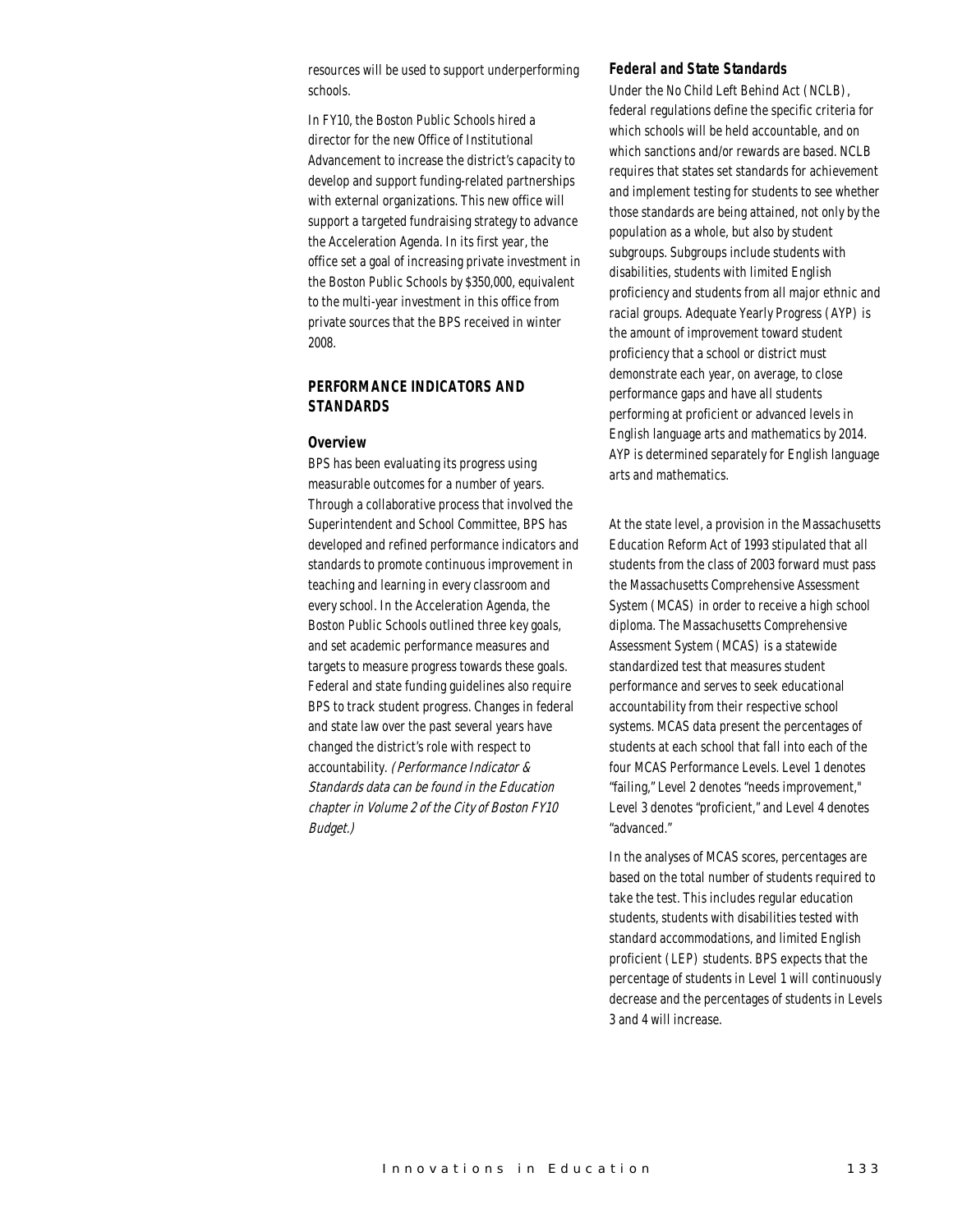# *Acceleration Agenda Performance*

The Acceleration Agenda lays out three key goals for the Boston Public Schools:

- To ensure all students achieve MCAS proficiency;
- To close access and achievement gaps; and
- To graduate all students from high school prepared for college and career success.

BPS has developed performance measures with targets against which they will measure progress towards their academic goals. Boston Public Schools seeks to have all students learn to read by the end of Grade 1 and read to learn in Grade 3. To that end, BPS is paying careful attention to its measure of first graders meeting the DIBELS benchmark. DIBELS (Dynamic Indicators of Basic Early Literacy Skills) is a formative early literacy assessment. BPS is also monitoring the percentage of third-grade students passing the ELA MCAS, and the gap between the highest and lowest student subgroups in the ELA MCAS.

Boston Public Schools has set a goal of having more eighth grade students prepared to take Algebra I. The district is therefore focusing on measures of the percentage of Math 8 students receiving a B or better on their final exam, and the percentage of non-exam school students enrolled in Algebra I.

Boston Public Schools is also focused on ensuring that English Language Learners (ELLs) acquire language mastery and fluency. In order to monitor this, BPS is looking at the percentage of ELLs who move two or more MEPA steps within the same grade span, or one or more steps between grade spans, across all levels. MEPA is the Massachusetts English Proficiency Assessment.

BPS is monitoring graduation rate, SAT scores and the percentage of eleventh and twelve grade students enrolled in Advanced Placement courses as it focuses on graduating all high school students college-ready and success bound. BPS also monitors the dropout rate, a significant indicator of a school's effectiveness. According to state guidelines established in FY92, students in grades 6-12 are counted as dropouts if they leave school during the year from July 1 to June 30 for any reason other than transfer, graduation, death, or

expulsion with an option to return. BPS expects the dropout rate to continuously decline.

# *FORMAL BUDGET PROCEDURES*

## *Governance*

The seven-member Boston School Committee is appointed by the Mayor to staggered appointment terms and serves as the policy-making body of the Boston Public Schools. This structure was affirmed by the voters of the City of Boston in a referendum held in November 1996. The School Committee appoints a Superintendent who serves as the chief executive officer of the Boston Public Schools. The Superintendent, who is responsible for the management and supervision of the public schools, reports directly to the School Committee and also serves as a member of the Mayor's cabinet. At each school, site councils, consisting of the building administrator, parents, teachers, representatives from collaborating institutions, and a student (at the high school level), assist principals and headmasters in decision-making processes.

# *The Operating Budget Process*

The operating budget serves as the financial plan for carrying out the educational mission of the school system. The operating budget is developed in accordance with the goals and objectives approved by the School Committee and with extensive input from principals, headmasters, school site councils, the Superintendent's leadership team, and the larger school community. The budget reflects the goals that the BPS community seeks to achieve during the next fiscal year.

The public school operating budget is developed under the following statutory schedule:

- The Superintendent is required to submit to the School Committee a proposed budget for the next fiscal year by the first Wednesday in February.
- The School Committee is required to submit to the Mayor estimates of the next fiscal year's operating budget by the fourth Wednesday in February.
- The School Committee is required to take "definite action" on the proposed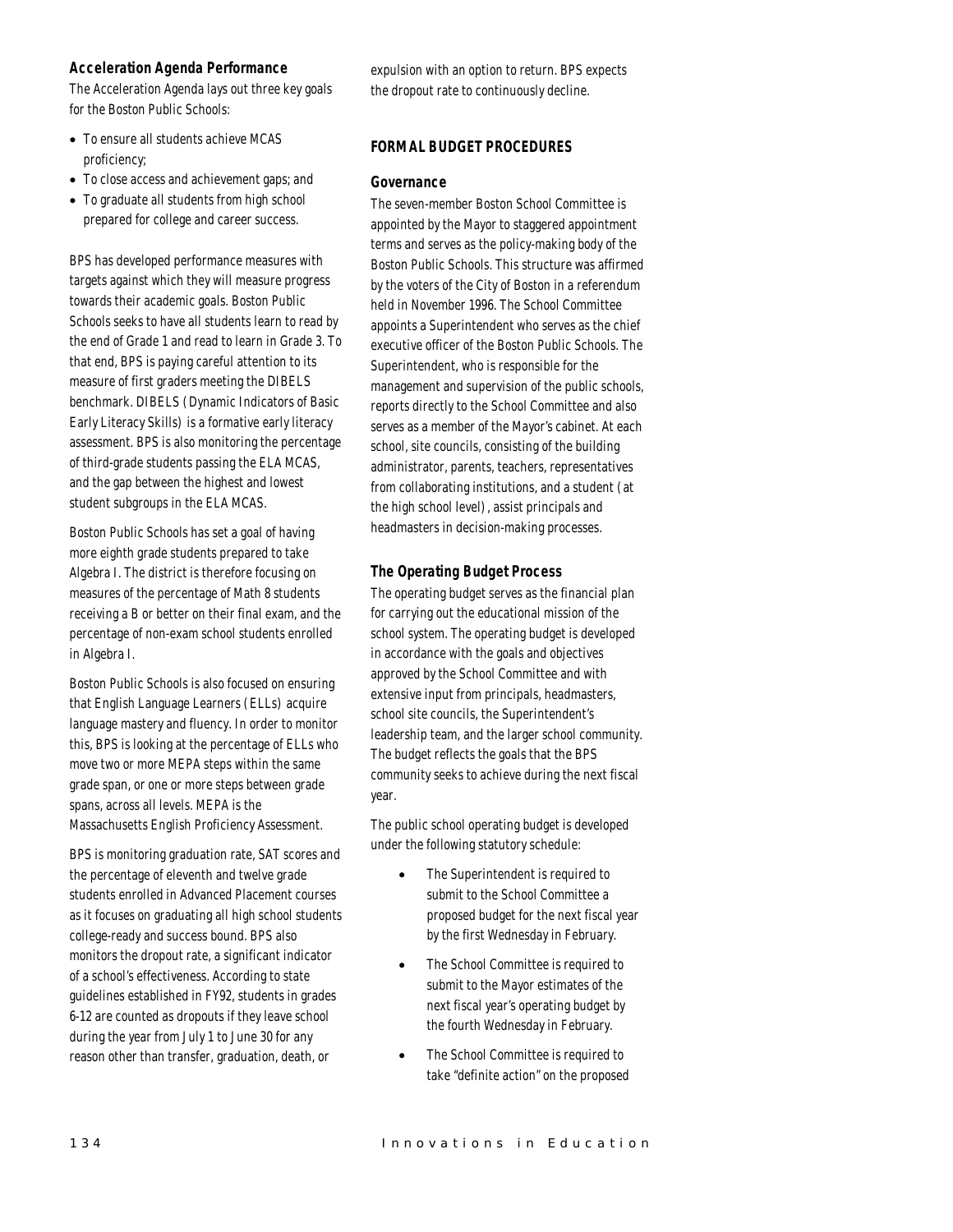budget by the fourth Wednesday in March. The School Committee may adopt, reject, reduce, or increase any item in the Superintendent's recommended operating budget. If the School Committee fails to take action on the Superintendent's recommended operating budget by the fourth Wednesday in March, the budget recommended by the Superintendent is automatically and officially approved.

- After School Committee approval of the next fiscal year's annual budget, the Superintendent submits the budget to the Mayor who may approve or reduce the total recommended budget, but who may not allocate among expenditures.
- The Mayor must submit the school's operating budget to the City Council for appropriation on or before the second Wednesday in April.
- The City Council shall vote on the total amount of the appropriations requested by the Mayor, but neither the Mayor nor City Council shall allocate the appropriations among accounts.

# *CAPITAL IMPROVEMENTS*

The City's capital planning process supports the Mayor's commitment to education and youth achievement in all neighborhoods across the city. The goals of the capital plan are to ensure that Boston's educational facilities are equipped to meet the needs of the City's families. Capital expenditures for schools between FY05 and FY09 totaled \$189.9 million. FY10 capital expenditures for schools are estimated at \$29.6 million.

The FY11-15 capital plan includes \$224.2 million for school facilities. In FY11, \$43.7 million in new authorization is proposed. The proposed capital plan includes the following:

> • The second capital phase of the School Department's Pathways to Excellence program is underway this summer. As part of this plan, renovations are scheduled at the Greenwood, Garfield, Thompson and Wilson schools. Work

will include the creation of lab classrooms, bathroom renovations and library and media-lab center improvements.

- At the O'Bryant High School for Math & Science, a new entrance to the building will be created on Malcolm X Blvd. This project, as well as the addition of lab classrooms, is the outcome of the accreditation renewal process.
- Round nine of the City of Boston's partnership with the Boston Schoolyard Initiative will include six new facilities and maintaining equipment installed during prior projects. New schoolyards will be built at the Mozart in Roslindale, at the Mather in Dorchester, and at the Perry in South Boston. Outdoor classrooms will be built at the Russell School in Dorchester, the Mendell in Roxbury and the Condon School in South Boston.
- Major facility upgrades to roofs, masonry, HVAC systems and windows to provide healthier and more efficient schools;
- The Boston Latin Academy in Dorchester will be upgraded to LED lighting throughout the building, improving lighting levels and energy efficiency.

In addition to these highlights, the FY11-FY15 capital plan includes additional maintenance projects for fire alarm replacement, classroom renovations and other internal and external repairs at schools across the City. Project-level detail on capital expenditures can be found in the Education section of Volume 2 of the FY11 Budget.

Capital investment in high schools has resulted in all schools either maintaining or improving their accreditation status over the past year.

The School Building Assistance (SBA) program, administered by the Massachusetts School Building Authority, is an important revenue source for school renovation and construction. The SBA program reimburses municipalities for some of the costs associated with these capital projects. Statements of Interest for funding major